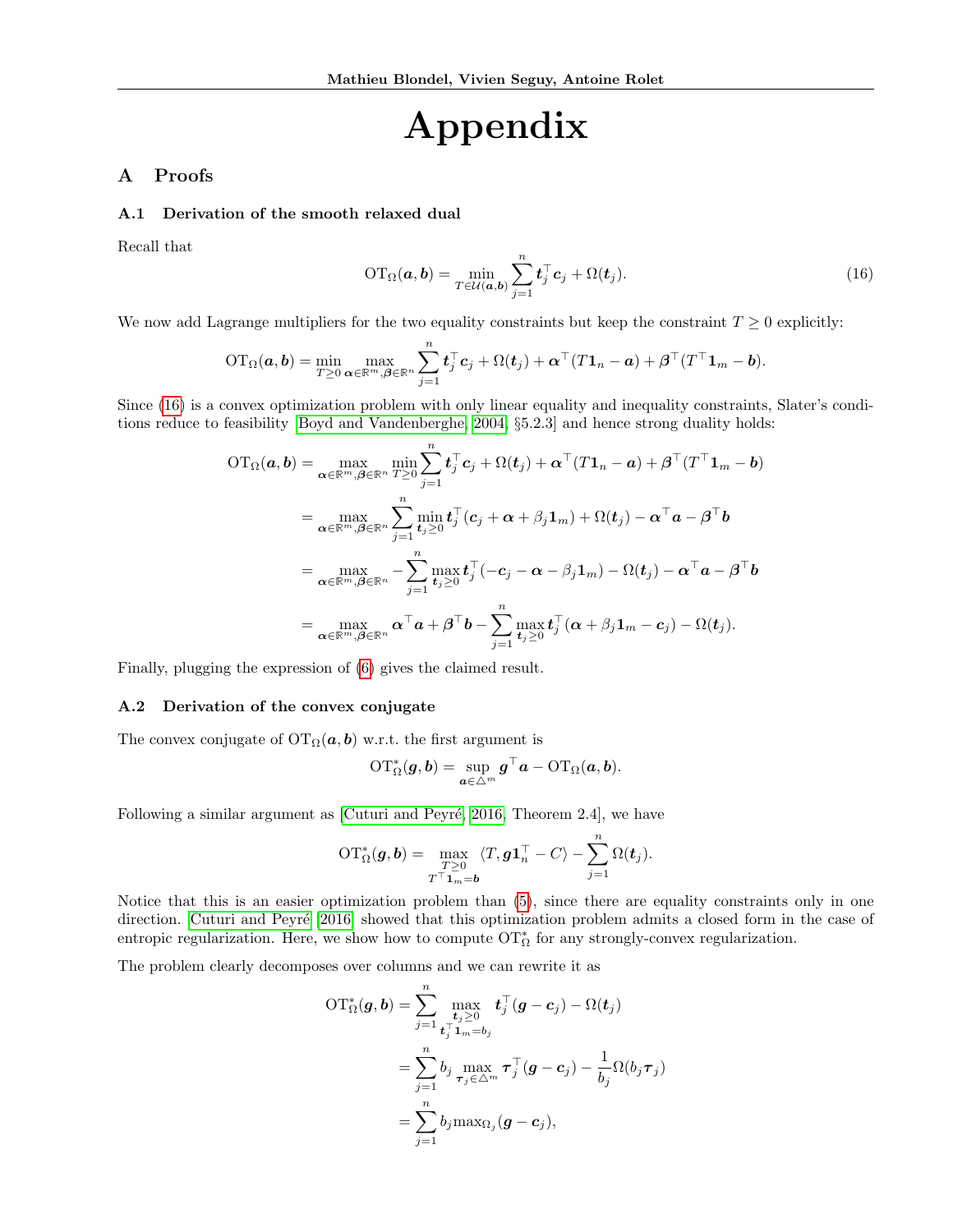where we defined  $\Omega_j(\mathbf{y}) \coloneqq \frac{1}{b_j} \Omega(b_j \mathbf{y})$  and where  $\max_{\Omega}$  is defined in [\(8\)](#page--1-4).

#### A.3 Expression of the strongly-convex duals

Using a similar derivation as before, we obtain the duals of [\(13\)](#page--1-5) and [\(14\)](#page--1-6).

**Proposition 3** Duals of  $(13)$  and  $(14)$ 

$$
\text{ROT}_{\Phi}(\mathbf{a}, \mathbf{b}) = \max_{\mathbf{\alpha}, \mathbf{\beta} \in \mathcal{P}(C)} -\frac{1}{2} \Phi^*(-2\mathbf{\alpha}, \mathbf{a}) - \frac{1}{2} \Phi^*(-2\mathbf{\beta}, \mathbf{b})
$$
  

$$
\widehat{\text{ROT}}_{\Phi}(\mathbf{a}, \mathbf{b}) = \max_{\mathbf{\alpha}, \mathbf{\beta} \in \mathcal{P}(C)} -\Phi^*(-\mathbf{\alpha}, \mathbf{a}) + \mathbf{\beta}^\top \mathbf{b}
$$
  

$$
= \max_{\mathbf{\alpha} \in \mathbb{R}^m} -\Phi^*(-\mathbf{\alpha}, \mathbf{a}) - \sum_{j=1}^n b_j \max_{i \in [m]} (\alpha_i - c_{i,j}),
$$

where  $\Phi^*$  is the conjugate of  $\Phi$  in the first argument.

The duals are strongly convex if  $\Phi$  is smooth. When  $\Phi(\mathbf{x}, \mathbf{y}) = \frac{1}{2\gamma} ||\mathbf{x} - \mathbf{y}||^2$ ,  $\Phi^*(-\alpha, \mathbf{a}) = \frac{\gamma}{2} ||\alpha||^2 - \alpha^\top \mathbf{a}$ . Plugging that expression in the above, we get

<span id="page-1-2"></span>
$$
\text{ROT}_{\Phi}(\boldsymbol{a},\boldsymbol{b}) = \max_{\boldsymbol{\alpha},\boldsymbol{\beta} \in \mathcal{P}(C)} \boldsymbol{\alpha}^{\top} \boldsymbol{a} + \boldsymbol{\beta}^{\top} \boldsymbol{b} - \gamma \left( \|\boldsymbol{\alpha}\|^{2} + \|\boldsymbol{\beta}\|^{2} \right) \tag{17}
$$

and

$$
\widetilde{\text{ROT}}_{\Phi}(\boldsymbol{a},\boldsymbol{b}) = \max_{\boldsymbol{\alpha},\boldsymbol{\beta}\in\mathcal{P}(C)} \boldsymbol{\alpha}^{\top}\boldsymbol{a} + \boldsymbol{\beta}^{\top}\boldsymbol{b} - \frac{\gamma}{2} \|\boldsymbol{\alpha}\|^{2}
$$

$$
= \max_{\boldsymbol{\alpha}\in\mathbb{R}^{m}} \boldsymbol{\alpha}^{\top}\boldsymbol{a} - \sum_{j=1}^{n} b_{j} \max_{i\in[m]} (\alpha_{i} - c_{i,j}) - \frac{\gamma}{2} \|\boldsymbol{\alpha}\|^{2}.
$$

This corresponds to the original dual and semi-dual with squared 2-norm regularization on the variables.

### A.4 Proof of Theorem [1](#page--1-7)

Before proving the theorem, we introduce the next two lemmas, which bound the regularization value achieved by any transportation plan.

<span id="page-1-0"></span>Lemma 2 Bounding the entropy of a transportation plan

Let  $H(a) \coloneqq -\sum_i a_i \log a_i$  and  $H(T) \coloneqq -\sum_{i,j} t_{i,j} \log t_{i,j}$  be the joint entropy. Let  $\mathbf{a} \in \Delta^m$ ,  $\mathbf{b} \in \Delta^n$  and  $T \in \mathcal{U}(\mathbf{a}, \mathbf{b})$ . Then,

$$
\max\{H(\mathbf{a}), H(\mathbf{b})\} \le H(T) \le H(\mathbf{a}) + H(\mathbf{b}).
$$

Proof. See, for instance, [\[Cover and Thomas, 2006\]](#page--1-8).

Together with  $0 \leq H(a) \leq \log m$  and  $0 \leq H(b) \leq \log n$ , this provides lower and upper bounds for the entropy of a transportation plan. As noted in [\[Cuturi, 2013\]](#page--1-9), the upper bound is tight since

$$
\max_{T \in \mathcal{U}(\boldsymbol{a},\boldsymbol{b})} H(T) = H(\boldsymbol{a}\boldsymbol{b}^{\top}) = H(\boldsymbol{a}) + H(\boldsymbol{b}).
$$

<span id="page-1-1"></span>Lemma 3 Bounding the squared 2-norm of a transportation plan

Let  $\mathbf{a} \in \Delta^m$ ,  $\mathbf{b} \in \Delta^n$  and  $T \in \mathcal{U}(\mathbf{a}, \mathbf{b})$ . Then,

$$
\sum_{i=1}^m \sum_{j=1}^n \left( \frac{a_i}{n} + \frac{b_j}{m} - \frac{1}{mn} \right)^2 \le ||T||^2 \le \min \left\{ ||a||^2, ||b||^2 \right\}.
$$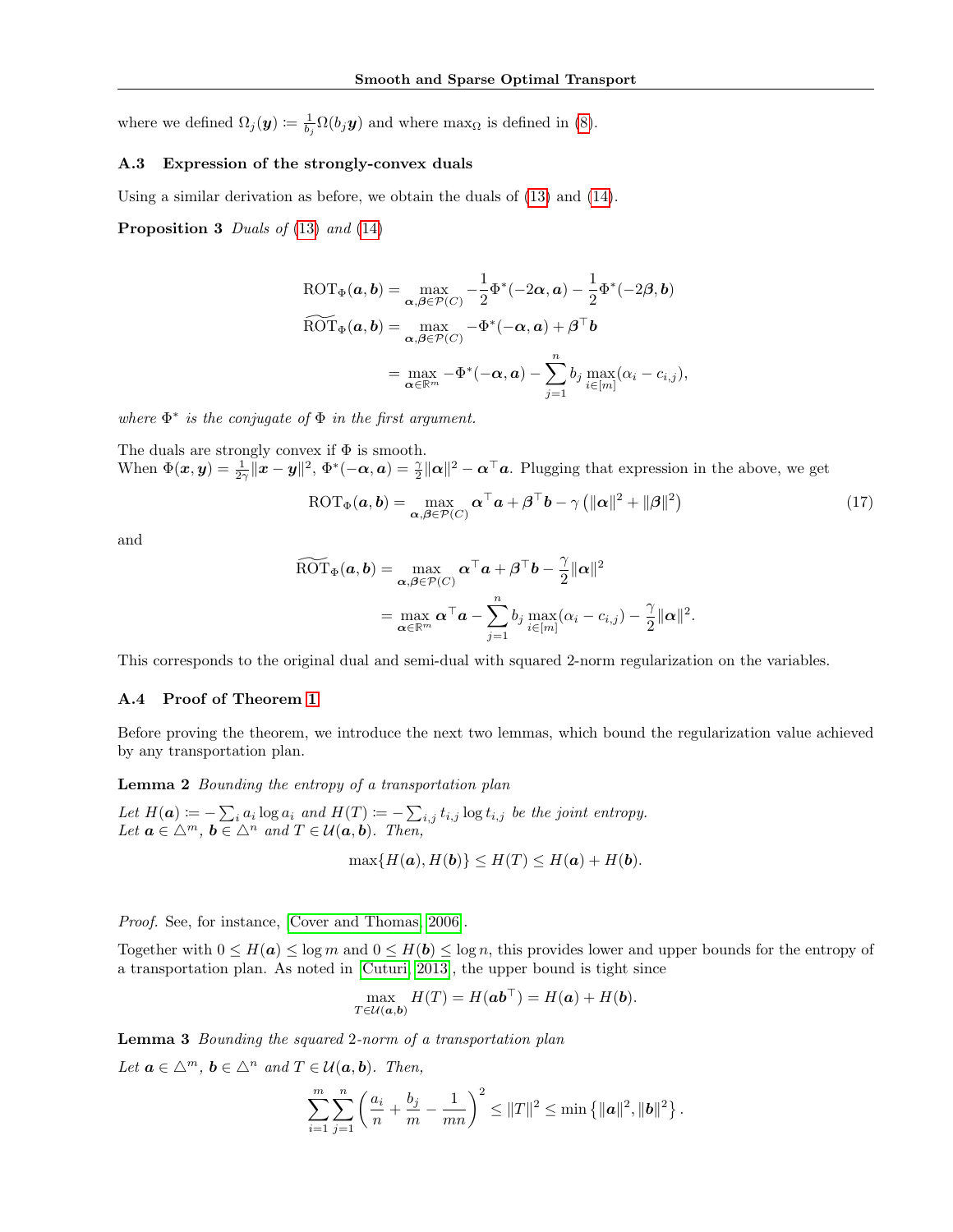*Proof.* The tightest lower bound is given by  $\mu$  min  $T \in \mathcal{U}(\boldsymbol{a},\boldsymbol{b})$  $||T||^2$ . An exact iterative algorithm was proposed in [\[Calvillo](#page--1-10)] [and Romero, 2016\]](#page--1-10) to solve this problem. However, since we are interested in an explicit formula, we consider instead the lower bound  $\min_{T1_n=a} \|T\|^2$  (*i.e.*, we ignore the non-negativity constraint). It is known [\[Romero, 1990\]](#page--1-11)  $T^{\top}$ **1**<sub>m</sub>=**b** 

that the minimum is achieved at  $t_{i,j} = \frac{a_i}{n} + \frac{b_j}{m} - \frac{1}{mn}$ , hence our lower bound. For the upper bound, we have

$$
||T||^2 = \sum_{i=1}^m \sum_{j=1}^n t_{i,j}^2
$$
  
= 
$$
\sum_{i=1}^m \sum_{j=1}^n \left( a_i \frac{t_{i,j}}{a_i} \right)^2
$$
  
= 
$$
\sum_{i=1}^m a_i^2 \sum_{j=1}^n \left( \frac{t_{i,j}}{a_i} \right)^2
$$
  

$$
\leq \sum_{i=1}^m a_i^2 \sum_{j=1}^n \left( \frac{t_{i,j}}{a_i} \right)
$$
  
= 
$$
||a||^2.
$$

We can do the same with  $\mathbf{b} \in \Delta^n$  to obtain  $||T||^2 \le ||\mathbf{b}||^2$ , yielding the claimed result.  $\Box$ 

Together with  $0 \le ||a||^2 \le 1$  and  $0 \le ||b||^2 \le 1$ , this provides lower and upper bounds for the squared 2-norm of a transportation plan.

**Proof of the theorem.** Let  $T^*$  and  $T^*_{\Omega}$  be optimal solutions of [\(2\)](#page--1-12) and [\(5\)](#page--1-3), respectively. Then,

$$
\mathrm{OT}(\mathbf{a},\mathbf{b})+\Omega(T_{\Omega}^{\star})=\langle T^{\star},C\rangle+\Omega(T_{\Omega}^{\star})\leq \langle T_{\Omega}^{\star},C\rangle+\Omega(T_{\Omega}^{\star})=\mathrm{OT}_{\Omega}(\mathbf{a},\mathbf{b}).
$$

Likewise,

$$
\mathrm{OT}_{\Omega}(\boldsymbol{a},\boldsymbol{b})=\langle T_{\Omega}^{\star},C\rangle+\Omega(T_{\Omega}^{\star})\leq\langle T^{\star},C\rangle+\Omega(T^{\star})=\mathrm{OT}(\boldsymbol{a},\boldsymbol{b})+\Omega(T^{\star}).
$$

Combining the two, we obtain

$$
\mathrm{OT}(\boldsymbol{a},\boldsymbol{b})+\Omega(T_{\Omega}^{\star})\leq\mathrm{OT}_{\Omega}(\boldsymbol{a},\boldsymbol{b})\leq\mathrm{OT}(\boldsymbol{a},\boldsymbol{b})+\Omega(T^{\star}).
$$

Using  $T^*, T^*_\Omega \in \mathcal{U}(\boldsymbol{a}, \boldsymbol{b})$  together with Lemma [2](#page-1-0) and Lemma [3](#page-1-1) gives the claimed results.

#### A.5 Proof of Theorem [2](#page--1-13)

<span id="page-2-0"></span>To prove the theorem, we first need the following two lemmas.

**Lemma 4** Bounding the 1-norm of  $\alpha$  and  $\beta$  for  $(\alpha, \beta) \in \mathcal{P}(C)$ 

Let  $\boldsymbol{\alpha}, \boldsymbol{\beta} \in \mathcal{P}(C)$  with extra constraints  $\boldsymbol{\alpha}^\top \mathbf{1}_m = 0$  and  $\boldsymbol{\alpha}^\top \boldsymbol{a} + \boldsymbol{\beta}^\top \boldsymbol{b} \geq 0$ , where  $\boldsymbol{a} \in \triangle^m$  and  $\boldsymbol{b} \in \triangle^n$ . Then,

$$
0 \le ||\alpha||_1 + ||\beta||_1 \le ||C||_{\infty}(\nu + n)
$$

where

$$
\nu = \max \left\{ (2 + n/m) \| \mathbf{a}^{-1} \|_{\infty}, \|\mathbf{b}^{-1} \|_{\infty} \right\}.
$$

Proof. The proof technique is inspired by [\[Meshi et al., 2012,](#page--1-14) Supplementary material Lemma 1.2]. The 1-norm can be rewritten as

$$
\lVert \boldsymbol{\alpha} \rVert_1 + \lVert \boldsymbol{\beta} \rVert_1 = \max_{\substack{\boldsymbol{r} \in \{-1,1\}^m \\ \boldsymbol{s} \in \{-1,1\}^n}} \quad \boldsymbol{r}^\top \boldsymbol{\alpha} + \boldsymbol{s}^\top \boldsymbol{\beta}.
$$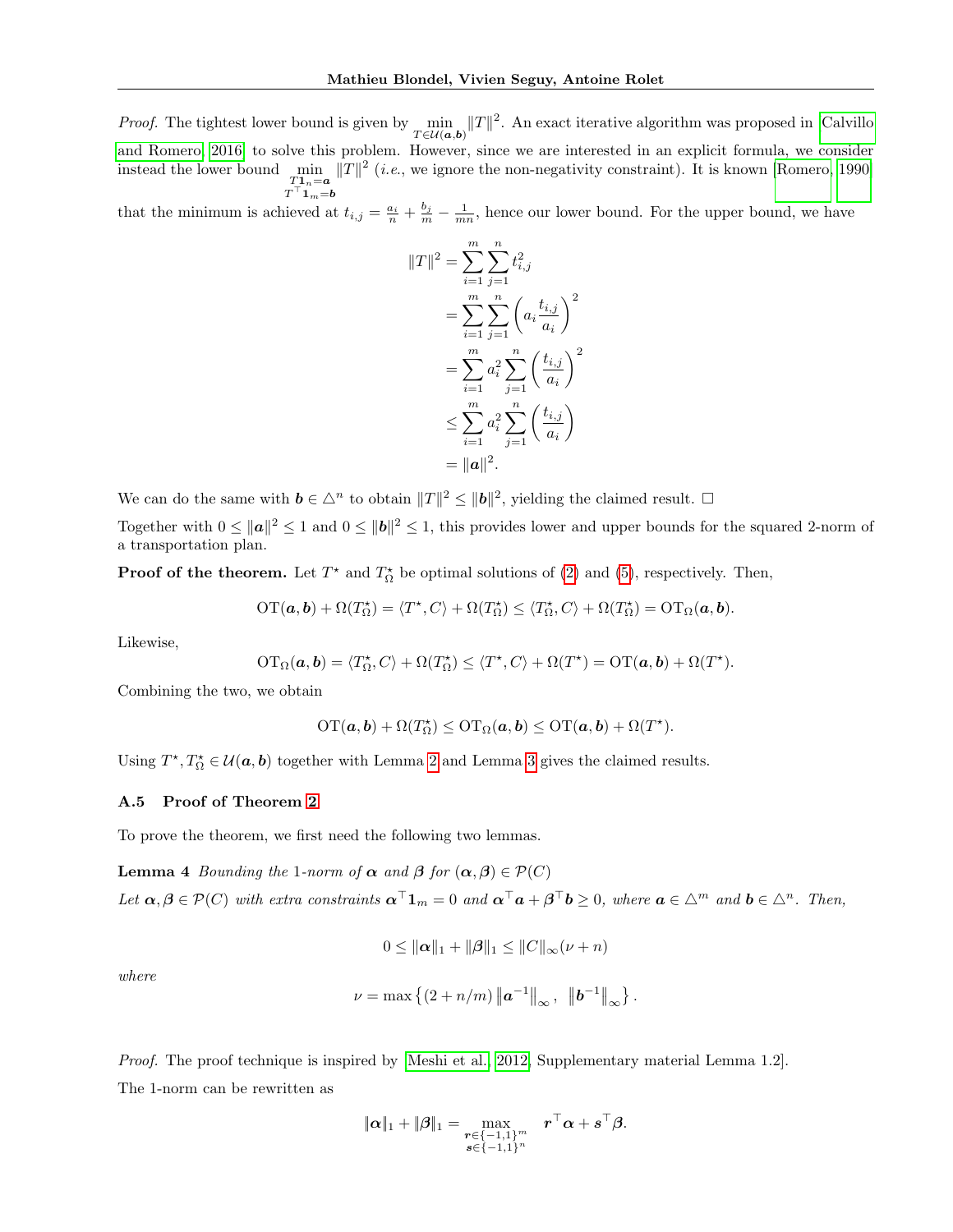Our goal is to upper bound the following objective

$$
\begin{aligned}\n\max_{\alpha \in \mathbb{R}^m, \beta \in \mathbb{R}^n} \quad & \boldsymbol{r}^\top \alpha + \boldsymbol{s}^\top \beta \quad \text{s.t.} \quad 0 \leq \alpha^\top \boldsymbol{a} + \beta^\top \boldsymbol{b}, \\
&\alpha_i + \beta_j \leq c_{i,j}, \\
&\alpha^\top \boldsymbol{1}_m = 0,\n\end{aligned}
$$

with a constant that does not depend on  $r$  and  $s$ . We call the above the dual problem. Its Lagrangian is

$$
L(\boldsymbol{\alpha}, \boldsymbol{\beta}, \mu, \nu, T) = \mathbf{r}^{\top} \boldsymbol{\alpha} + \mathbf{s}^{\top} \boldsymbol{\beta} + \mu \boldsymbol{\alpha}^{\top} \mathbf{1}_{m} + \nu (\boldsymbol{\alpha}^{\top} \boldsymbol{a} + \boldsymbol{\beta}^{\top} \boldsymbol{b}) + \sum_{i,j=1}^{m,n} t_{i,j} (c_{i,j} - \alpha_{i} - \beta_{j})
$$

$$
= (\mathbf{r} + \mu \mathbf{1}_{m} + \nu \mathbf{a} - T \mathbf{1}_{n})^{\top} \boldsymbol{\alpha} + (\mathbf{s} + \nu \mathbf{b} - T^{\top} \mathbf{1}_{m})^{\top} \boldsymbol{\beta} + \langle T, C \rangle
$$

with  $\mu \in \mathbb{R}$ ,  $\nu \geq 0$ ,  $T \geq 0$ . Maximizing the Lagrangian w.r.t.  $\alpha$  and  $\beta$  gives the corresponding primal problem

$$
\min_{T \geq 0, \ \mu \in \mathbb{R}, \ \nu \geq 0} \ \langle T, C \rangle \quad \text{s.t.} \quad T\mathbf{1}_n = \nu \mathbf{a} + \mathbf{r} + \mu \mathbf{1}_m,
$$
\n
$$
T^{\top} \mathbf{1}_m = \nu \mathbf{b} + \mathbf{s}.
$$

By weak duality, any feasible primal point provides an upper bound of the dual problem. We start by choosing  $\mu = \frac{1}{m}(\sum_j s_j - \sum_i r_i)$  so that  $\sum_{i,j} t_{i,j}$  provides the same values w.r.t. the last two constraints. Next, we choose

$$
\nu = \max \left\{ \max_{i} \frac{2 + n/m}{a_i}, \max_{j} \frac{1}{b_j} \right\}
$$

which ensures the non-negativity of  $\nu a + r + \mu 1_m$  and  $\nu b + s$  regardless of r and s. It follows that the transportation plan T defined by

$$
T = \frac{1}{(\nu \boldsymbol{b} + \boldsymbol{s})^T \boldsymbol{1}_n} (\nu \boldsymbol{a} + \boldsymbol{r} + \mu \boldsymbol{1}_m) (\nu \boldsymbol{b} + \boldsymbol{s})^\top
$$

is feasible. We finally bound the objective,  $\langle T, C \rangle \leq ||C||_{\infty} \sum_{i,j} t_{i,j} \leq ||C||_{\infty} (\nu + n)$ .  $\Box$ 

<span id="page-3-0"></span>**Lemma 5** Bounding the 1-norm of  $\alpha$  for  $(\alpha, \cdot) \in \mathcal{P}(C)$ Let  $\boldsymbol{\alpha}, \boldsymbol{\beta} \in \mathcal{P}(C)$  with extra constraints  $\sum_{i=1}^{m} \alpha_i = 0$  and  $\alpha^{\top} \boldsymbol{a} + \boldsymbol{\beta}^{\top} \boldsymbol{b} \geq 0$ , where  $\boldsymbol{a} \in \Delta^m$  and  $\boldsymbol{b} \in \Delta^n$ . Then,

$$
0 \le ||\pmb{\alpha}||_1 \le 2||C||_{\infty} ||\pmb{a}^{-1}||_{\infty}
$$

.

Proof. Similarly as before, our goal is to upper bound

$$
\max_{\boldsymbol{\alpha} \in \mathbb{R}^m, \boldsymbol{\beta} \in \mathbb{R}^n} \mathbf{r}^\top \boldsymbol{\alpha} \quad \text{s.t.} \quad 0 \leq \boldsymbol{\alpha}^\top \boldsymbol{a} + \boldsymbol{\beta}^\top \boldsymbol{b},
$$
\n
$$
\alpha_i + \beta_j \leq c_{i,j},
$$
\n
$$
\boldsymbol{\alpha}^\top \boldsymbol{1}_m = 0,
$$

with a constant which does not depend on  $r$ . The corresponding primal is

$$
\min_{T \geq 0, \ \mu \in \mathbb{R}, \ \nu \geq 0} \langle T, C \rangle \quad \text{s.t.} \quad T\mathbf{1}_n = \nu \mathbf{a} + \mathbf{r} + \mu \mathbf{1}_m,
$$
\n
$$
T^{\top} \mathbf{1}_m = \nu \mathbf{b}.
$$

By weak duality, any feasible primal point gives us an upper bound. We start by choosing  $\mu = \frac{1}{m} \sum_i$ <br> $\sum_i t_i$  is provides the same values w.r.t. the last two constraints. Next, we choose,  $\nu = \max_i \frac{2}{n}$ , which e  $r_i$  so that  $_{ij}$   $t_{i,j}$  provides the same values w.r.t. the last two constraints. Next, we choose,  $\nu = \max_{i}$  $\frac{2}{a_i}$ , which ensures the non-negativity of  $\nu \mathbf{a} + \mathbf{r} + \mu \mathbf{1}_m$  ( $\nu \mathbf{b} \geq 0$  is also satisfied since  $\nu \geq 0$ ) which appears in the r.h.s. of the second constraint, independently of  $r$ . It follows that the transportation plan T defined by

$$
T = \frac{1}{\nu b^{\top} \mathbf{1}_n} (\nu \mathbf{a} + \mathbf{r} + \mu \mathbf{1}_m) (\nu \mathbf{b})^{\top} = (\nu \mathbf{a} + \mathbf{r} + \mu \mathbf{1}_m) \mathbf{b}^{\top}
$$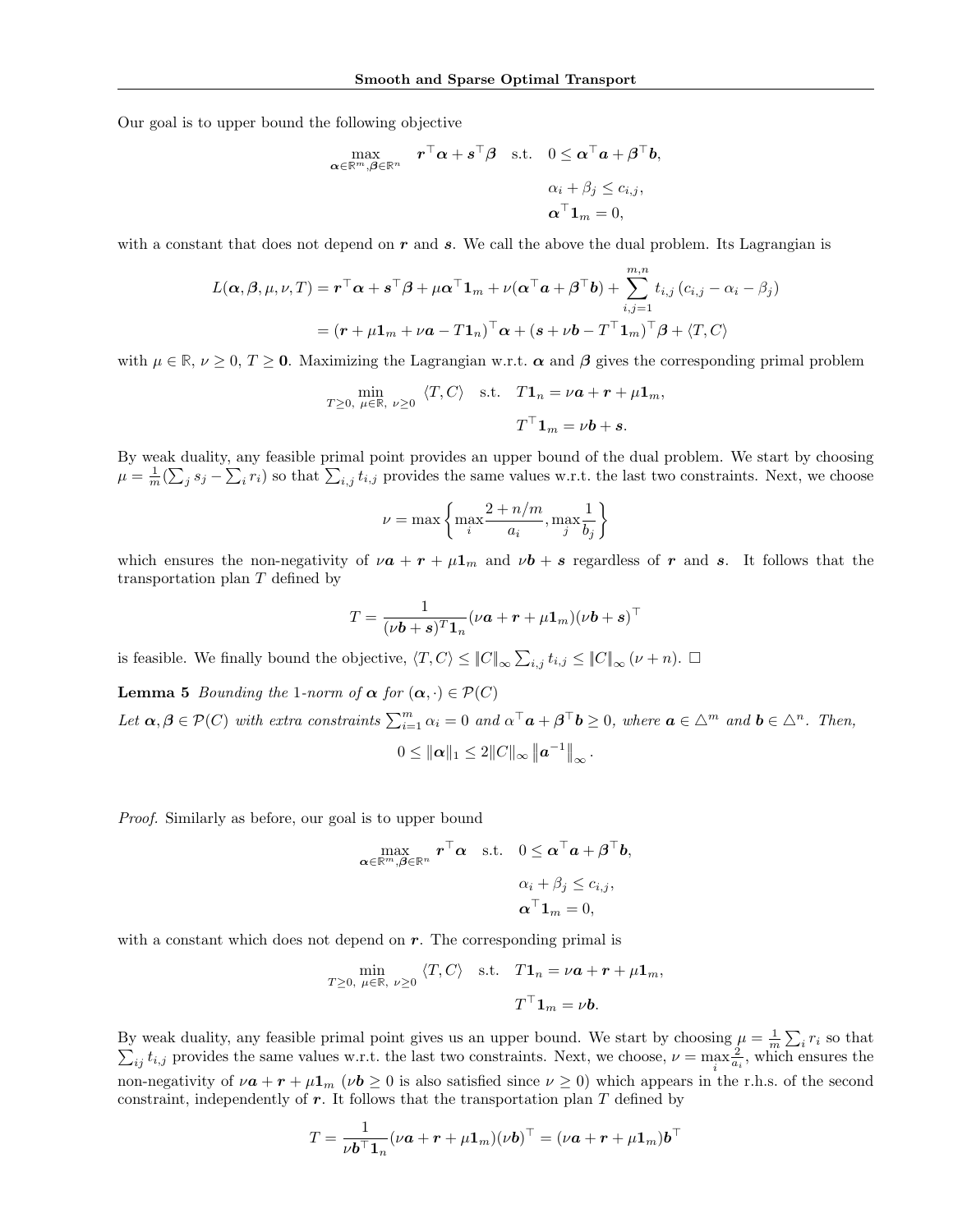is feasible. We finally bound the objective

$$
\langle T, C \rangle \leq \|C\|_{\infty} \sum_{i,j} t_{i,j} \leq \nu \|C\|_{\infty} = 2 \|C\|_{\infty} \|a^{-1}\|_{\infty},
$$

which concludes the proof.  $\square$ 

**Proof of the theorem.** We begin by deriving the bound for the relaxed primal. Let  $(\alpha^*_{,a}, \beta^*)$  and  $(\alpha^*_{\Phi}, \beta^*_{\Phi})$  be optimal solutions of [\(3\)](#page--1-15) and [\(17\)](#page-1-2), respectively. Since  $(\boldsymbol{\alpha}_{\Phi}^{\star})^{\top} \boldsymbol{a} + (\boldsymbol{\beta}_{\Phi}^{\star})^{\top} \boldsymbol{b} \leq (\boldsymbol{\alpha}^{\star})^{\top} \boldsymbol{a} + (\boldsymbol{\beta}^{\star})^{\top} \boldsymbol{b}$ , we have

$$
\text{ROT}_{\Phi}(\boldsymbol{a},\boldsymbol{b}) \leq \text{OT}(\boldsymbol{a},\boldsymbol{b}) - \frac{\gamma}{2}(\|\boldsymbol{\alpha}_{\Phi}\|^2 + \|\boldsymbol{\beta}_{\Phi}\|^2).
$$

Likewise,

<span id="page-4-0"></span>
$$
\mathrm{OT}(\boldsymbol{a},\boldsymbol{b})-\frac{\gamma}{2}(\|\boldsymbol{\alpha}^\star\|^2+\|\boldsymbol{\beta}^\star\|^2)\leq \mathrm{ROT}_\Phi(\boldsymbol{a},\boldsymbol{b}).
$$

Combining the two, we get

$$
\mathrm{OT}(\boldsymbol{a},\boldsymbol{b})-\frac{\gamma}{2}(\|\boldsymbol{\alpha}^*\|^2+\|\boldsymbol{\beta}^*\|^2)\leq \mathrm{ROT}_{\Phi}(\boldsymbol{a},\boldsymbol{b})\leq \mathrm{OT}(\boldsymbol{a},\boldsymbol{b})-\frac{\gamma}{2}(\|\boldsymbol{\alpha}_{\Phi}\|^2+\|\boldsymbol{\beta}_{\Phi}\|^2). \tag{18}
$$

Hence we need to bound variables  $\alpha, \beta \in \mathcal{P}(C)$ . Since  $\|\cdot\|_2 \leq \|\cdot\|_1$ , we can upper bound  $\|\alpha^*\|_1 + \|\beta^*\|_1$ . In addition, we can always add the additional constraint that  $\alpha^{\dagger} a + \beta^{\dagger} b \geq 0^{\dagger} a + 0^{\dagger} b = 0$  since  $(0,0)$  is dual feasible for [\(3\)](#page--1-15). Since for any optimal pair  $\alpha^*, \beta^*$ , the pair  $\alpha^* - \sigma \mathbf{1}$ ,  $\beta^* + \sigma \mathbf{1}$  is also feasible and optimal for any  $\sigma \in \mathbb{R}$ , we can also add the constraint  $\alpha^{\top}1_m = 0$ . The obtained bound will obviously hold for any optimal pair  $\alpha^*, \beta^*$ . Hence, we can apply Lemma [4.](#page-2-0) By the same reasoning but using the constraint  $\beta^{\top} 1_n = 0$  in place of  $\alpha^{\top} \mathbf{1}_m = 0$ , we can obtain a similar bound. By combining these two bounds, we obtain our final bound:

$$
\|\alpha\|_1 + \|\beta\|_1 \le \|C\|_{\infty} \min\{\nu_1 + n, \nu_2 + m\}
$$

where

$$
\nu_1 = \max \left\{ (2 + n/m) \| \mathbf{a}^{-1} \|_{\infty}, \| \mathbf{b}^{-1} \|_{\infty} \right\}
$$
  

$$
\nu_2 = \max \left\{ \| \mathbf{a}^{-1} \|_{\infty}, (2 + m/n) \| \mathbf{b}^{-1} \|_{\infty} \right\}.
$$

Taking the square of this bound and plugging the result in [\(18\)](#page-4-0) gives the claimed result. Applying the same reasoning with Lemma [5](#page-3-0) gives the claimed result for the semi-relaxed primal.

#### B Alternating minimization with exact block updates

**General case.** Let  $\beta(\alpha)$  be an optimal solution of [\(7\)](#page--1-16) given  $\alpha$  fixed, and similarly for  $\alpha(\beta)$ . From the first-order optimality conditions,

<span id="page-4-1"></span>
$$
\nabla \delta_{\Omega} \left( \boldsymbol{\alpha} + \beta_j(\boldsymbol{\alpha}) \mathbf{1}_m - \mathbf{c}_j \right)^{\top} \mathbf{1}_m = b_j \quad \forall j \in [n]
$$
\n(19)

and similarly for  $\alpha$  given  $\beta$  fixed. Solving these equations is non-trivial in general. However, because

$$
\nabla \delta_{\Omega} (\boldsymbol{\alpha} + \beta_j(\boldsymbol{\alpha}) \mathbf{1}_m - \boldsymbol{c}_j) = b_j \nabla \max_{\Omega_j} (\boldsymbol{\alpha} - \boldsymbol{c}_j)
$$

holds  $\forall \alpha \in \mathbb{R}^m$ ,  $j \in [n]$ , we can retrieve  $\beta_j(\alpha)$  if we know how to compute  $\nabla$ max $\Omega(x)$  and the inverse map  $(\nabla \delta_{\Omega})^{-1}(\mathbf{y})$  exists. That map exists and equals  $\nabla \Omega(\mathbf{y})$  provided that  $\Omega$  is differentiable and  $\mathbf{y} > \mathbf{0}$ .

Entropic regularization. It is easy to verify that [\(19\)](#page-4-1) is satisfied with

$$
\beta(\alpha) = \gamma \log \left( \frac{b}{K^{\top} e^{\frac{\alpha}{\gamma} - \mathbf{1}_m}} \right) \quad \text{where} \quad K \coloneqq e^{\frac{-C}{\gamma}}
$$

and similarly for  $\alpha(\beta)$ . These updates recover the iterates of the Sinkhorn algorithm [\[Cuturi, 2013\]](#page--1-9).

**Squared 2-norm regularization.** Plugging the expression of  $\nabla \delta_{\Omega}$  in [\(19\)](#page-4-1), we get that  $\beta(\alpha)$  must satisfy

$$
[\boldsymbol{\alpha}+\beta_j(\boldsymbol{\alpha})\mathbf{1}_m-\boldsymbol{c}_j]_+^{\top}\mathbf{1}_m=\gamma b_j\quad\forall j\in[n].
$$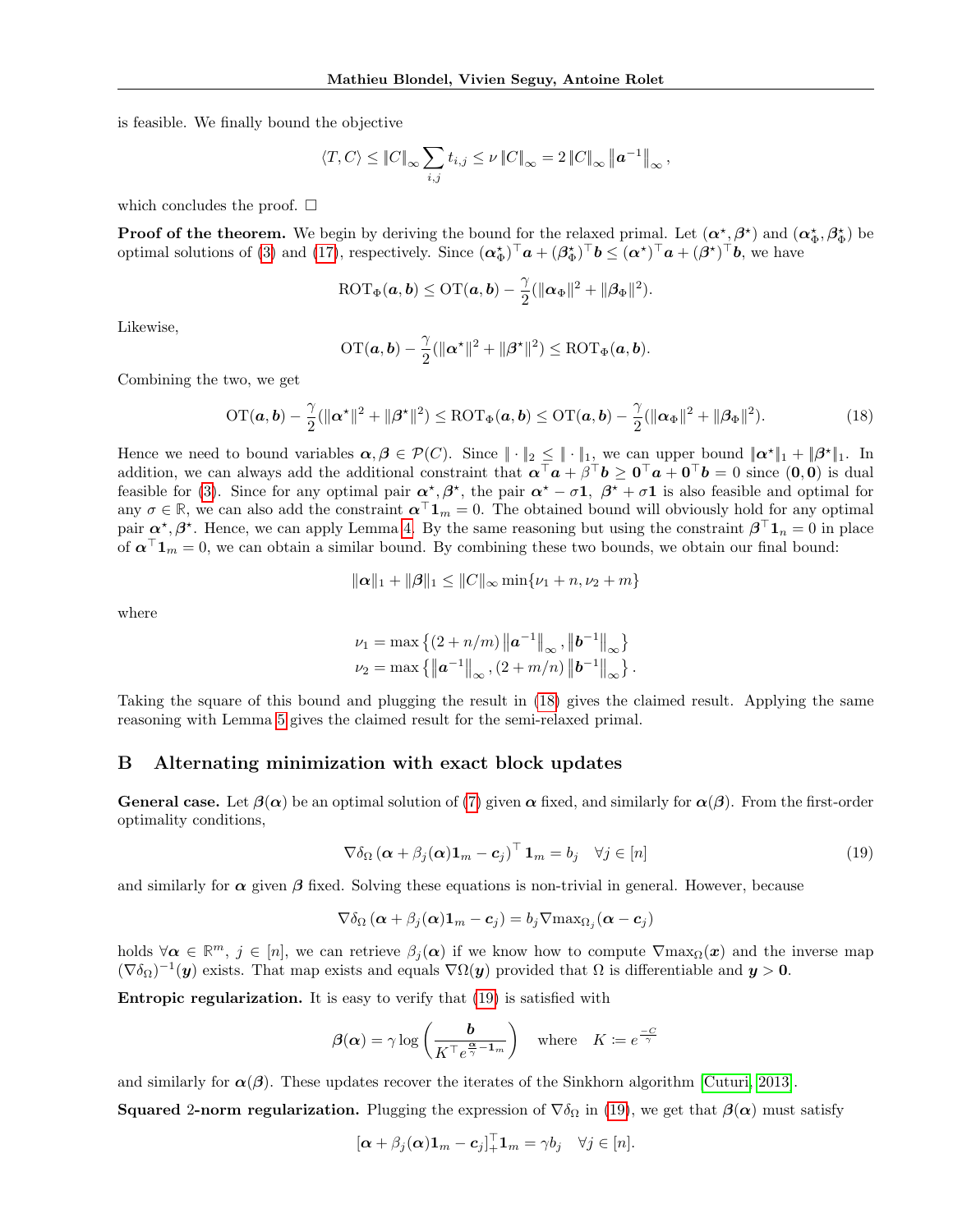Close inspection shows that it is exactly the same optimality condition as the Euclidean projection onto the simplex argmin  $y$ ∈ $\triangle^m$  $||y-x||^2$  must satisfy, with  $x = \frac{\alpha - c_j}{\gamma b_j}$ . Let  $x_{[1]} \geq \cdots \geq x_{[m]}$  be the values of x in sorted order.

Following [\[Michelot, 1986,](#page--1-17) [Duchi et al., 2008\]](#page--1-18), if we let

$$
\rho\coloneqq\max\left\{i\in[m]\colon x_{[i]}-\frac{1}{i}\left(\sum_{r=1}^i x_{[r]}-1\right)>0\right\}
$$

then  $y^*$  is exactly achieved at  $[x + \frac{\beta_j(\alpha)}{\gamma b}]$  $\frac{j(\mathbf{\alpha})}{\gamma b_j}$ **1**<sub>m</sub>]<sub>+</sub>, where

$$
\beta_j(\boldsymbol{\alpha}) = -\frac{\gamma b_j}{\rho} \left( \sum_{r=1}^{\rho} x_{[r]} - 1 \right).
$$

The expression for  $\alpha(\beta)$  is completely symmetrical. While a projection onto the simplex is required for each coordinate, as discussed in §[3.3,](#page--1-19) this can be done in expected linear time. In addition, each coordinate-wise solution can be computed in parallel.

**Alternating minimization.** Once we know how to compute  $\beta(\alpha)$  and  $\alpha(\beta)$ , there are a number of ways we can build a proper algorithm to solve the smoothed dual. Perhaps the simplest is to alternate between  $\beta \leftarrow \beta(\alpha)$  and  $\alpha \leftarrow \alpha(\beta)$ . For entropic regularization, this two-block coordinate descent (CD) scheme is known as the Sinkhorn algorithm and was recently popularized in the context of optimal transport by [Cuturi \[2013\]](#page--1-9). A disadvantage of this approach, however, is that computational effort is spent updating coordinates that may already be near-optimal. To address this issue, we can instead adopt a greedy CD scheme as recently proposed for entropic regularization by [Altschuler et al. \[2017\]](#page--1-20).

## C Additional experiments

We ran the same experiments as Figure [2](#page--1-21) and Figure [3](#page--1-22) on one more image pair: "Grafiti" by Jon Ander and "Rainbow Bridge National Monument Utah", by Bernard Spragg. Both images are in the public domain. The results, presented in Figure [5](#page-6-0) and Figure [6](#page-6-1) below, confirm the empirical findings described in §[6.1](#page--1-23) and §[6.2.](#page--1-24) The images are available at <https://github.com/mblondel/smooth-ot/tree/master/data>.